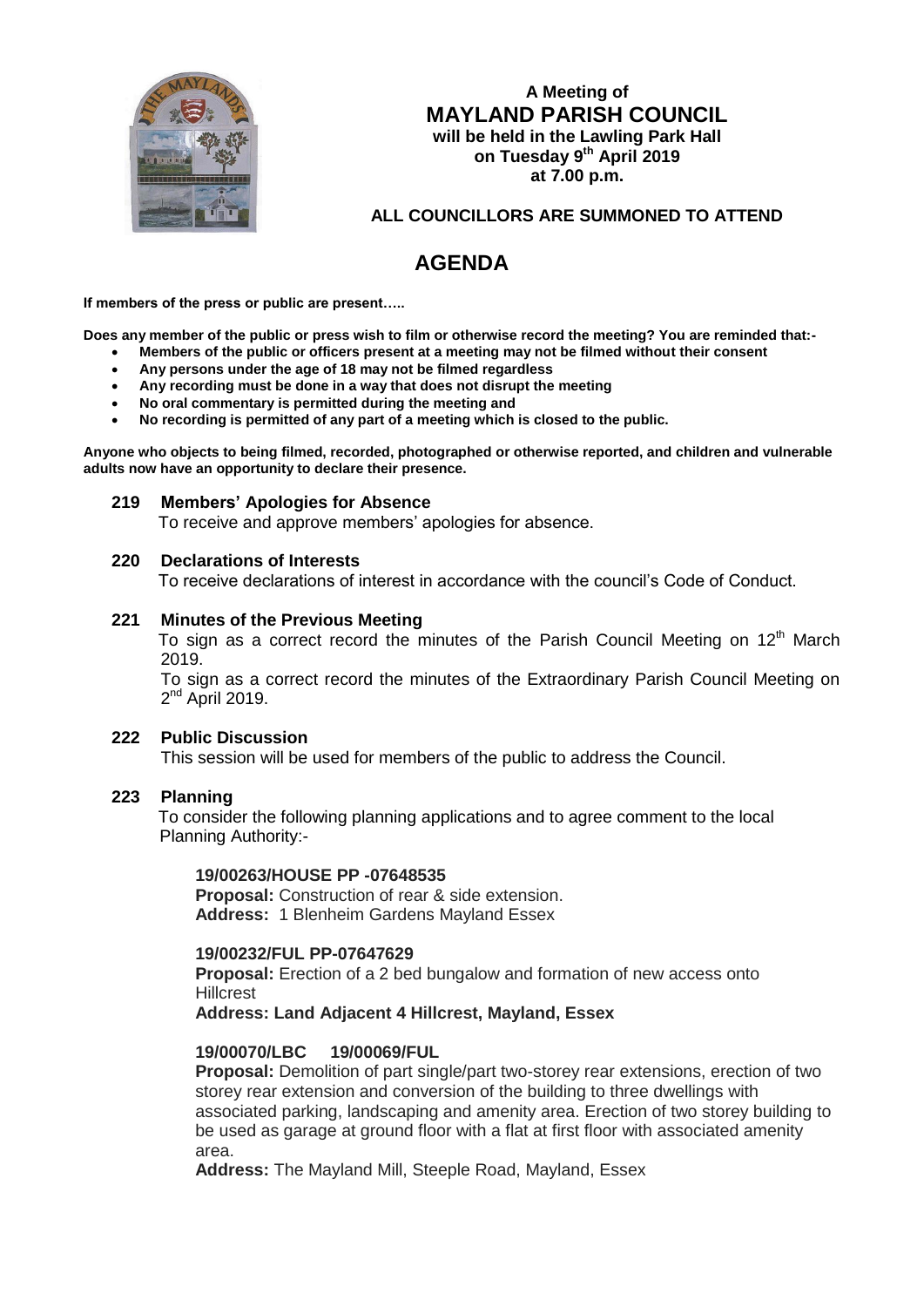## **18/00839/FUL PP-07113132**

**Proposal:** Change of use of land to equestrian and erection of building to be used for storage of agricultural machinery and stabling of six horses. **Address:** Land Adjacent Orchard Hours, Nipsells Chase, Mayland, Essex

#### **19/00294/FUL PP -07613661**

**Proposal:** S73A application for the erection of fencing and the material change of use of the land from residential use to mixed use including residential and dog breeding business use.

**Address:** 8 Mill Road, Mayland, Essex

## **DECISIONS**

To note planning decisions and appeal decisions made by the Local Planning Authority.

## **224 Finance**

- All Councillors will receive a list of all payments and receipts. A decision to accept them all will be required.
- To note verification of bank reconciliations.
- To note quarterly accounts

## **225 Clerk's Report**

Each Councillor has received an update on matters from the last meeting. No new matters will be considered under this agenda item. Any business requiring a decision is listed separately on this agenda.

## **226 Standing Orders**

Updated standing orders given to all councillors. A decision to accept them and adopt changes will be made.

- **227 Lawling Park Committee** *including Bakersfield, Lawling Playing Field & Dog Walk Area* To note receipt of the draft minutes from March LPC meeting
	- Outside Gymnasium update
	- Dog walking update
	- Tennis Court surfaces
	- Garden area update.
	- Football contract update

## **228 Annual Assembly**

## **229 Neighbourhood Plan Committee**

• Update from NP meeting

#### **230 Neighbourhood Watch Update**

- **231 DHGPC update from recent meeting**
- **232 Highways**
- **233 Footpaths**
	- Update about footpath from Seaview Parade to Nipsells Chase. A decision could be required.
	- An updated quote is to be considered to replace the footpath from the children's play area to the school gate. A decision is required.